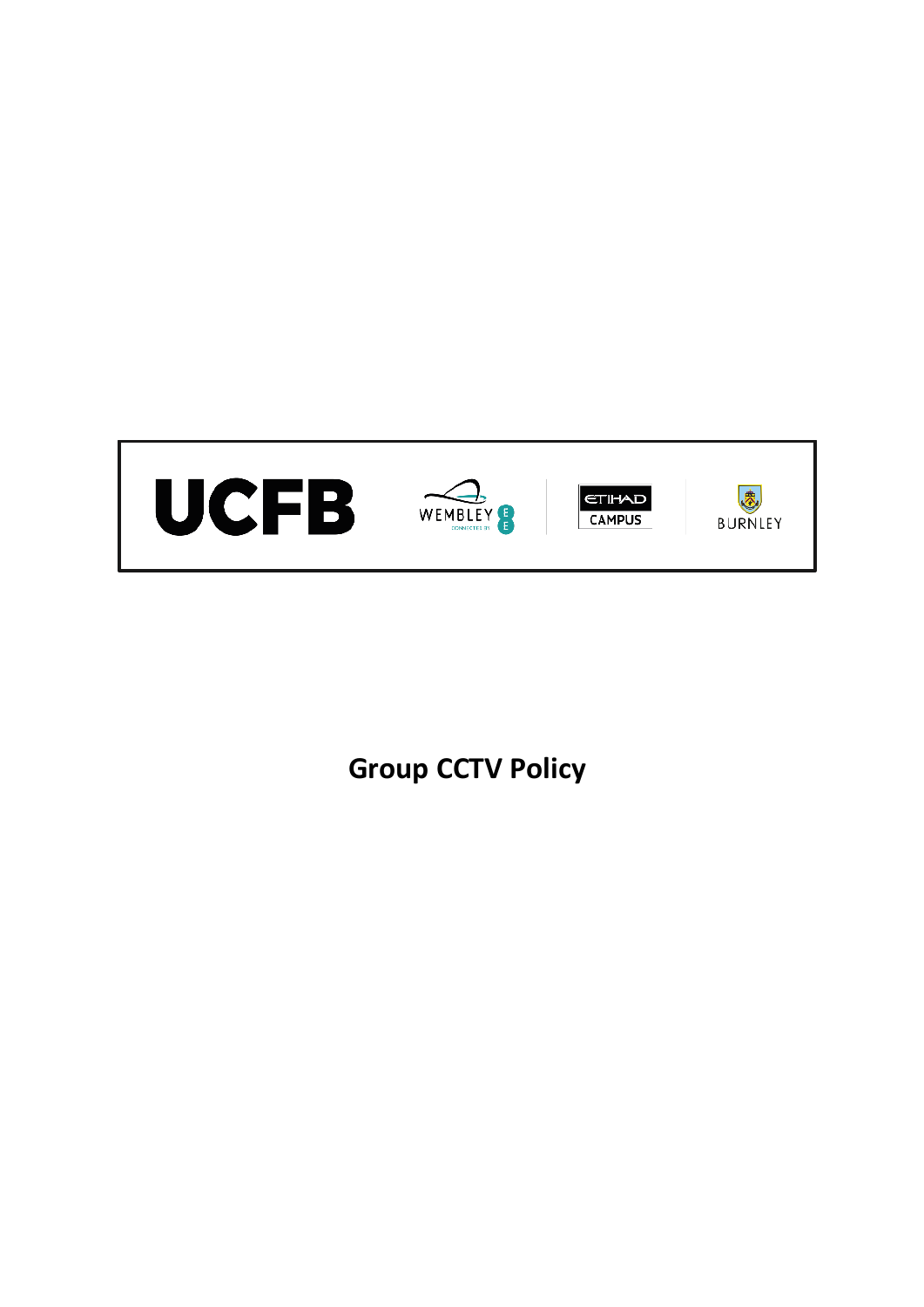# **Policy Control**

| Version:                           | <b>Version: Final Draft</b>                                                                                                                                 |
|------------------------------------|-------------------------------------------------------------------------------------------------------------------------------------------------------------|
| <b>Ownership/Review Group:</b>     | UCFB Data Privacy Team                                                                                                                                      |
| Approval:                          | UCFB Data Privacy Team / Head of Property & Facilities                                                                                                      |
| Last Review Date:                  | 4 <sup>th</sup> November 2019                                                                                                                               |
| <b>Next Mandatory Review Date:</b> | Bi annually, from the date of the last review.                                                                                                              |
| <b>Changes to the Policy:</b>      | We reserve the right to update this policy at any time, and we will notify staff,<br>suppliers, and partners by email when we make any substantial updates. |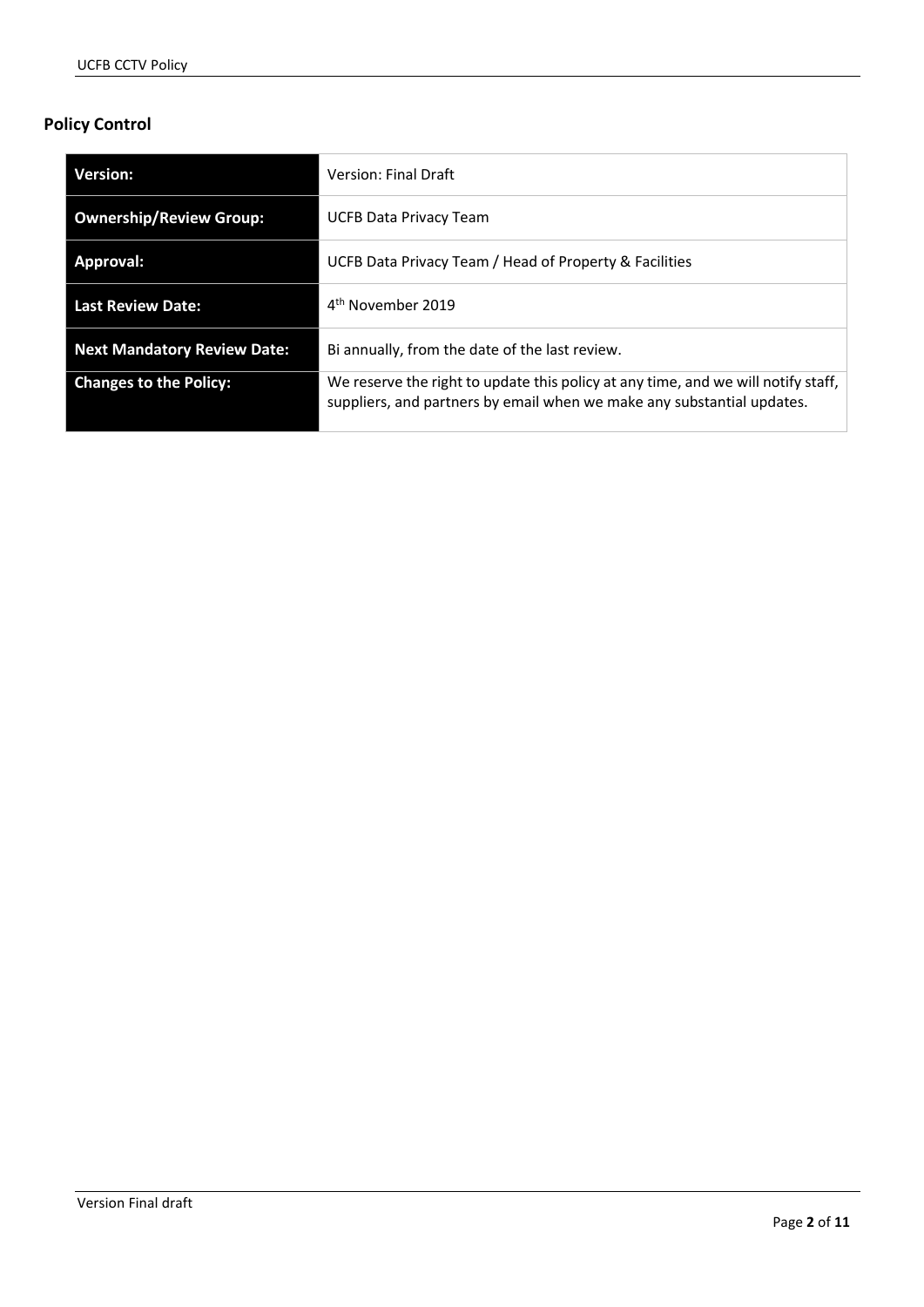#### **1.0 Introduction**

The University Campus of Football Business "UCFB" has in place CCTV surveillance systems across its UK campuses. This policy details the purpose, use and management of the CCTV systems at UCFB and defines the procedures to be followed in order to ensure that UCFB complies with relevant legislation and the current Information Commissioner's Office Code of Practice.

UCFB will have due regard to the General Data Protection Regulation ("GDPR") and the Data Protection Act 2018 ("DPA 2018")) and any subsequent data protection legislation, the Protection of Freedoms Act 2012 and the Human Rights Act 1998. Although not a relevant authority, the University will also have due regard to the Surveillance Camera Code of Practice, issued under the Protection of Freedoms Act 2012 and in particular the 12 guiding principles contained therein.

#### **2.0 Scope**

This policy and the procedures defined within applies to all of the UCFB CCTV systems including body worn cameras, webcams, covert installations and any other system capturing images of identifiable individuals for the purpose of viewing and or recording the activities of such individuals. CCTV images are monitored and recorded in strict accordance with this policy.

This policy DOES NOT apply to any Webcam systems located in meeting rooms, lecture theatres or other teaching facilities operated by university, which are used for the purposes of teaching, and to assist with the use of the audio-visual equipment.

This policy applies to all UCFB staff, including contractors, agency staff and temps who operate, or supervise the operation of the CCTV systems, or any individual who has reason to view any images captured by the CCTV systems.

#### **3.0 Summary Overview of the CCTV System**

The CCTV systems are owned by UCFB (Floor 14, Piccadilly 111, Manchester, M1 2HY), and managed by the UCFB and its appointed agents. Under the General Data Protection Regulation ("GDPR") and the Data Protection Act 2018 ("DPA 2018")) UCFB is the 'data controller' for the images produced by the CCTV system. UCFB are registered with the Information Commissioner's Office and the registration number is Z3361716.

The Head of Property & Facilities is responsible for the overall management and operation of the CCTV systems, including activities relating to installations, recording, reviewing, monitoring and ensuring compliance with this policy.

The CCTV system operates across the UCFB academic and administrative sites.

Signs are placed at all entrances in order to inform staff, students and visitors that CCTV is in operation. The signage indicates that the system is managed by UCFB.

The Head of Property & Facilities is responsible for ensuring that adequate signage is erected in compliance with the ICO CCTV Code of Practice.

Cameras are sited to ensure that they cover UCFB premises as far as is possible.

The CCTV system is operational and is capable of recording and storing images 24 hours a day, every day of the year.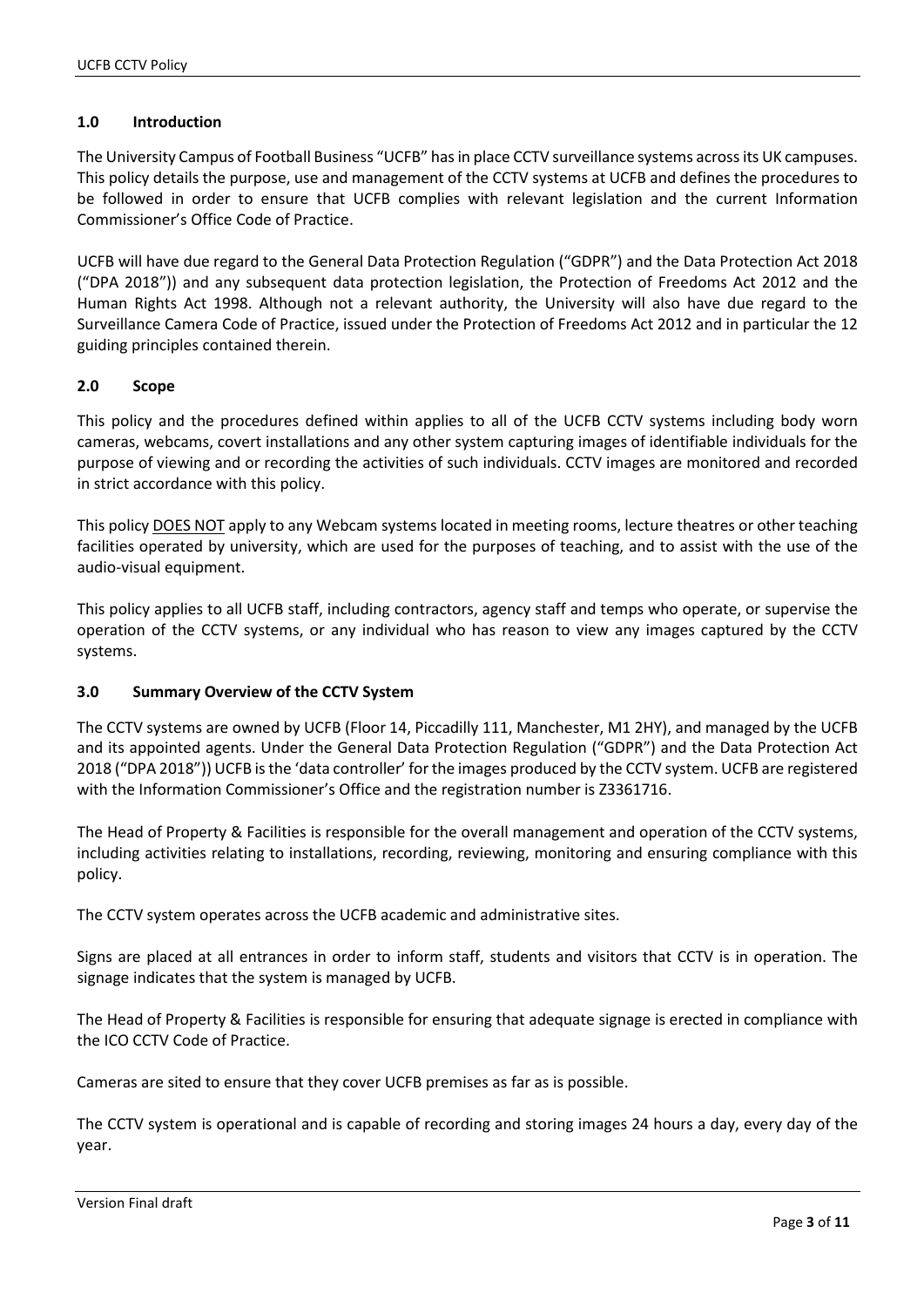Any proposed new CCTV installation across the UCFB estate will be subject to an individual Privacy Impact Assessment which must be reviewed and approved by the UCFB Data Privacy Team prior to installations and/or operation.

#### **4.0 Purpose of the CCTV System(s)**

The principal purposes of the UCFB CCTV system are as follows: -

- promote a safe UCFB community and to monitor the safety and security of its premises;
- **for the prevention, detection and investigation of crime and other incidents;**
- to ensure the safety of staff, students and visitors;
- to assist in the investigation of suspected breaches of UCFB regulations by staff or students.

UCFB seeks to operate its CCTV system in a manner that is consistent with respect for the individual's privacy.

#### **5.0 Monitoring and Recording**

Cameras and the images they capture are not actively monitored in real time.

Images are recorded centrally on servers located securely in the UCFB Data Centre.

In the event of a subject access request, or any other request to view captured and stored images the producer for validation and approval of such request must be followed. See section '8.0 Application for Disclosure of Images' for this procedure and approval process.

The cameras installed provide images that are of suitable quality for the specified purposes for which they are installed and all cameras are checked regularly to ensure that the images remain fit for purpose and that the date and time stamp recorded on the images is accurate.

All images recorded by the CCTV System remain the property and copyright of UCFB.

The monitoring of staff activities will be carried out only under the instruction and supervision of the Head of HR. See section '8.0 Application for Disclosure of Images' for this procedure and approval process.

#### **6.0 Retention & Disposal**

CCTV images are not to be retained for longer than necessary, taking into account the purposes for which they are being processed. Data storage is automatically managed by the CCTV digital records which overwrite historical data in chronological order to produce an approximate 28-day rotation in data retention.

CCTV images will only be retained for a period in excess of 28 days for the purpose of providing evidence as part of any on-going staff or student complaint. This CCTV policy should therefore be considered alongside the current student complaints procedure and Staff Handbook / Staff complaints procedure, with specific regard to the retention of images. In consideration of the current student complaints procedure, given the stated timescales to raise and review a complaint, it is not anticipated that images relating any complaints raised will be retained for periods of more than 40 days. However, if complaints are to be raised with the Independent Adjudicator, images may be retained for a period as necessary for the Independent Adjudicator to complete their investigation.

Provided that there is no legitimate reason for retaining the CCTV images (such as for use in disciplinary and/or legal proceedings), the images will be erased following the expiration of the retention period.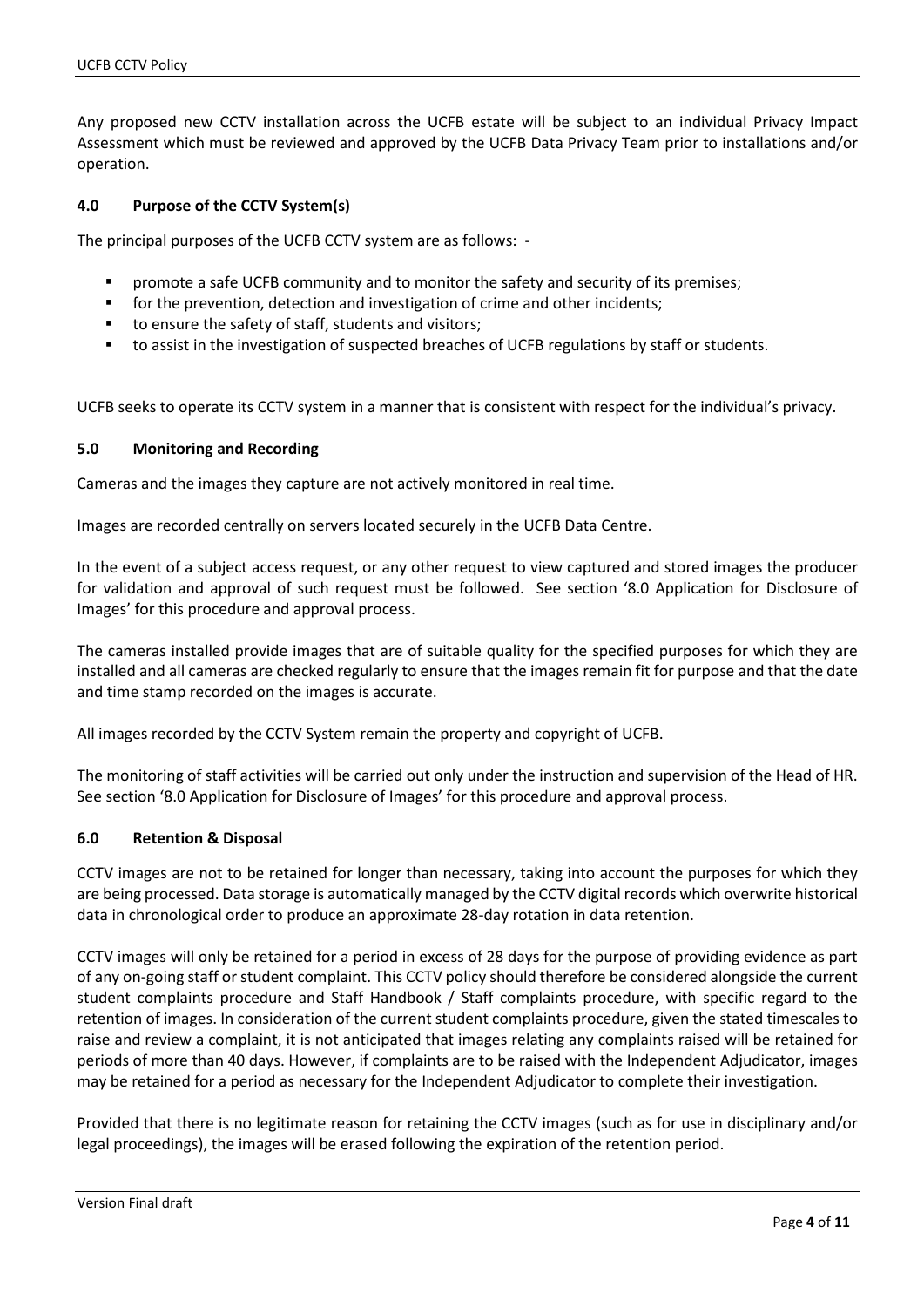All retained CCTV images will be stored securely.

#### **7.0 Compliance with Data Protection Legislation**

In its administration of its CCTV system, UCFB complies with the General Data Protection Regulation. Due regard will be given to the data protection principles contained within Article 5 of the GDPR which provide that personal data shall be: -

- a) processed lawfully, fairly and in a transparent manner;
- b) collected for specified, explicit and legitimate purposes and not further processed in a manner that is incompatible with those purposes;
- c) adequate, relevant and limited to what is necessary in relation to the purposes for which they are processed;
- d) accurate and, where necessary, kept up to date;
- e) kept in a form which permits identification of the data subjects for no longer than is necessary for the purposes for which the personal data are processed;

and

f) processed in a manner that ensures appropriate security of the personal data, including protection against unauthorized or unlawful processing and against accidental loss, destruction or damage, using appropriate technical or organizational measures.

It is the responsibilities of the UCFB Data Privacy Team (DPT) to review and approve/reject the installation and operations of CCTV systems across the UCFB estate. These requests will be made to the DPT via a completed Privacy Impact Assessment.

The DPT will also seek assurance from the Head of Property & Facilities that CCTV systems continue to be operated and maintained in line with relevant regulations. In order to do this the DPT will request a completed CCTV checklist for each system at an agreed interval. (see Appendix A for the CCTV checklist.)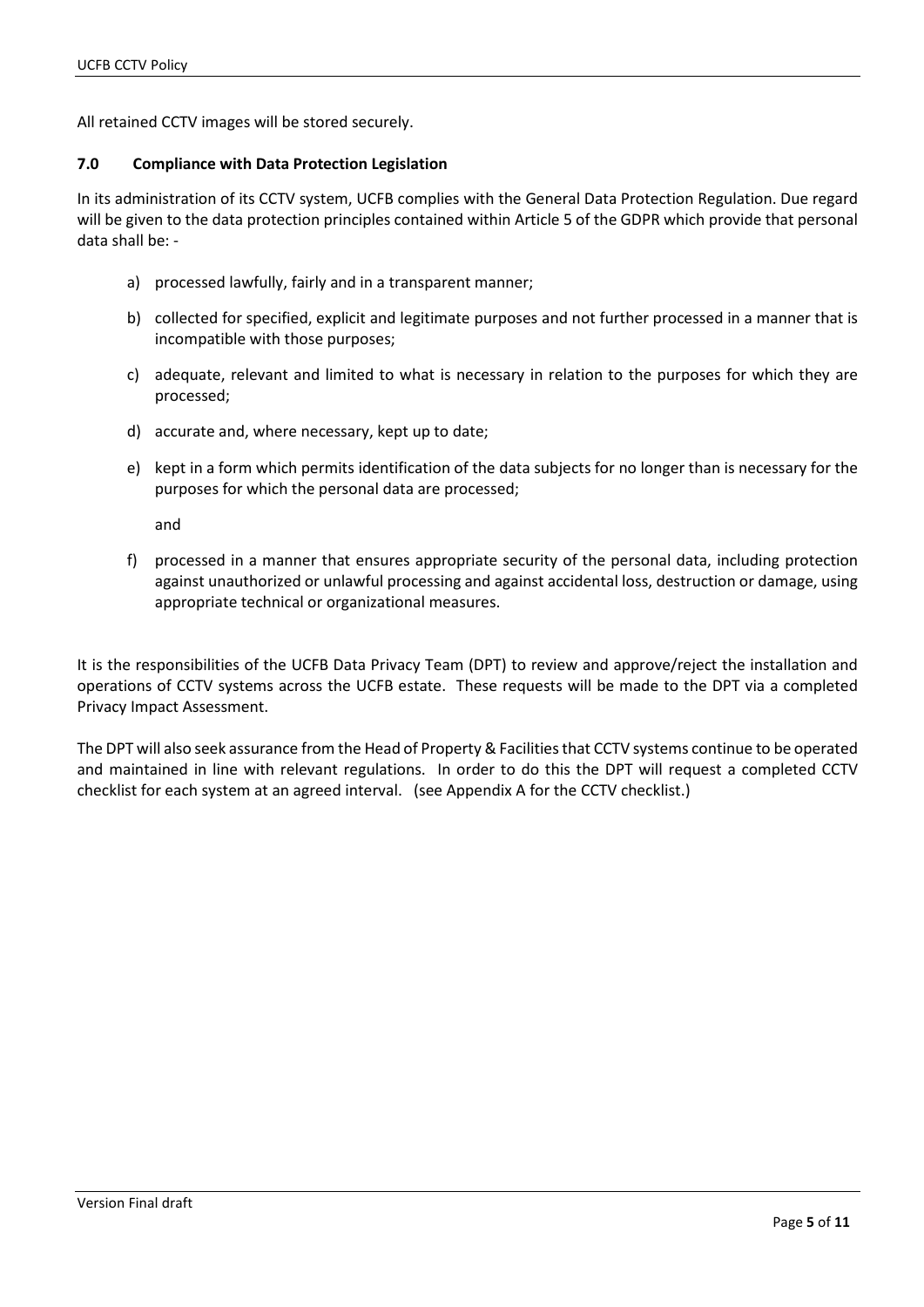### **8.0 Application for Disclosure of Images.**

The following procedure summarised the steps to follow and approvals required when receiving and responding to a request for access to UCFB CCTV images. If you are in any doubt as to the correct procedure to follow, speak to the Head of Property & Facilities or a member of the UCFB Data Privacy Team who will assist.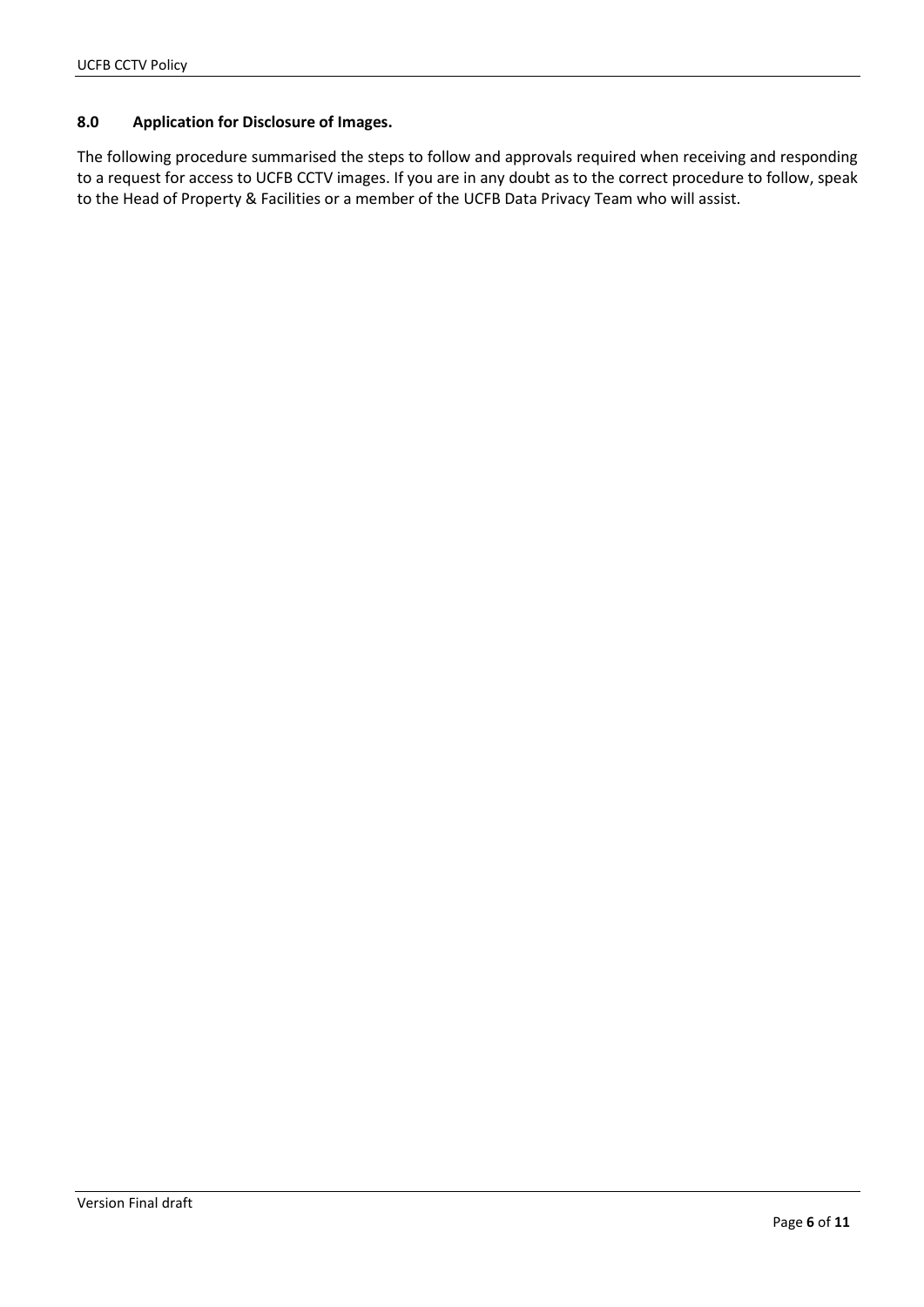

**If you receive a request for access to UCFB CCTV images, or require access but are unsure of the process, in all instances refer to the UCFB Data Privacy team who will assist. Details are** 

**available on the UCFB staff intranet site.** Email: dataprivacyteam@UCFB.com

#### **9.0 Monitoring Compliance**

All staff involved in the operation of the UCFB CCTV Systems will be made aware of this policy and will only be authorised to use the CCTV System in a way that is consistent with the purposes and procedures contained therein.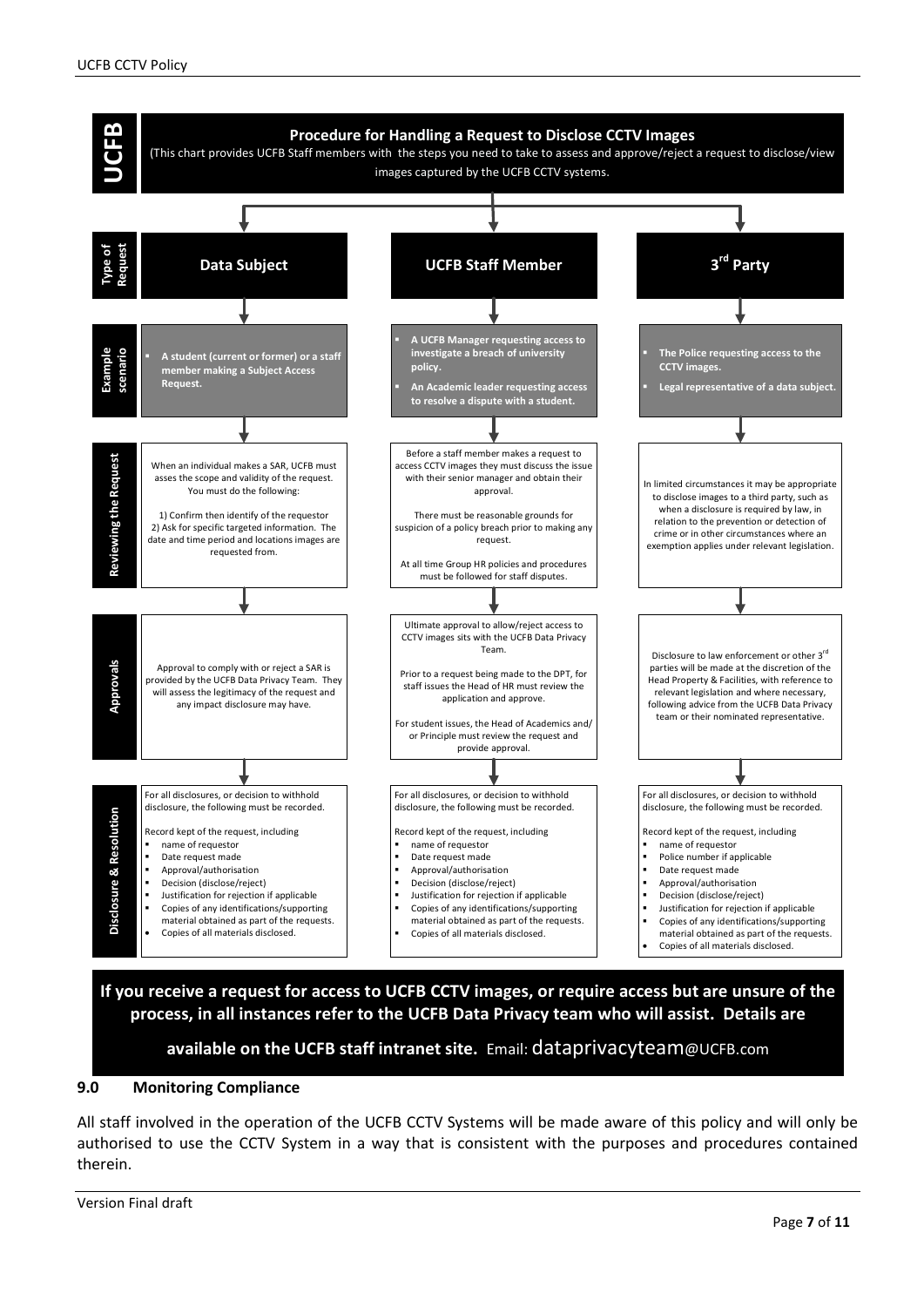All staff with responsibility for accessing, recording, disclosing or otherwise processing CCTV images will be required to undertake data protection training.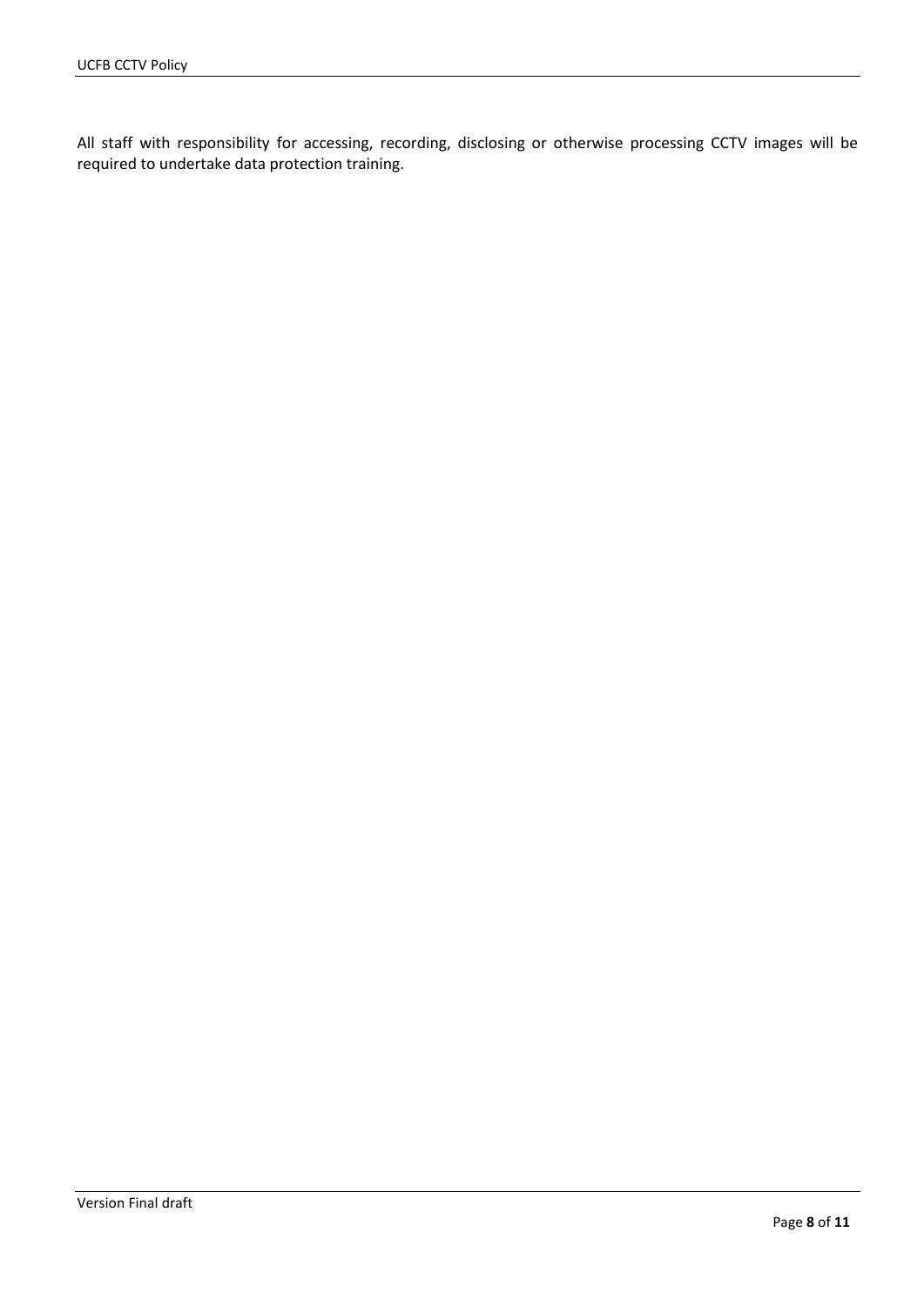## **Appendix A- Checklist for users of limited CCTV systems monitoring small retail / business premises.**

This CCTV system and the images produced by it are controlled by ………………….. who is responsible for how the system is used and for notifying the Information Commissioner about the CCTV system and its purpose (which is a legal requirement of the Data Protection Act 1998.1

We (……) have considered the need for using CCTV and have decided it is required for the prevention and detection of crime and for protecting the safety of customers. It will not be used for other purposes. We conduct an annual review of our use of CCTV.

| Item                                                                                               | Checked By | Date | Date of Next<br>Review |
|----------------------------------------------------------------------------------------------------|------------|------|------------------------|
| Notification has been submitted to the                                                             |            |      |                        |
| Information Commissioner and the next<br>renewal date recorded.                                    |            |      |                        |
|                                                                                                    |            |      |                        |
| There is a named individual who is responsible<br>for the operation of the system.                 |            |      |                        |
|                                                                                                    |            |      |                        |
| The problem we are trying to address has been<br>clearly defined and installing cameras is the     |            |      |                        |
| best solution. This decision should be reviewed                                                    |            |      |                        |
| on a regular basis.                                                                                |            |      |                        |
| A system has been chosen which produces clear                                                      |            |      |                        |
| images which the law enforcement bodies<br>(usually the police) can use to investigate crime       |            |      |                        |
| and these can easily be taken from the system                                                      |            |      |                        |
| when required.                                                                                     |            |      |                        |
| Cameras have been sited so that they provide                                                       |            |      |                        |
| clear images.                                                                                      |            |      |                        |
| Cameras have been positioned to avoid                                                              |            |      |                        |
| capturing the images of persons not visiting the<br>premises.                                      |            |      |                        |
|                                                                                                    |            |      |                        |
| There are visible signs showing that CCTV is in<br>operation. Where it is not obvious who is       |            |      |                        |
| responsible for the system contact details are                                                     |            |      |                        |
| displayed on the sign(s).                                                                          |            |      |                        |
| Images from this CCTV system are securely                                                          |            |      |                        |
| stored, where only a limited number of<br>authorised persons may have access to them.              |            |      |                        |
|                                                                                                    |            |      |                        |
| The recorded images will only be retained long<br>enough for any incident to come to light (eg for |            |      |                        |
|                                                                                                    |            |      |                        |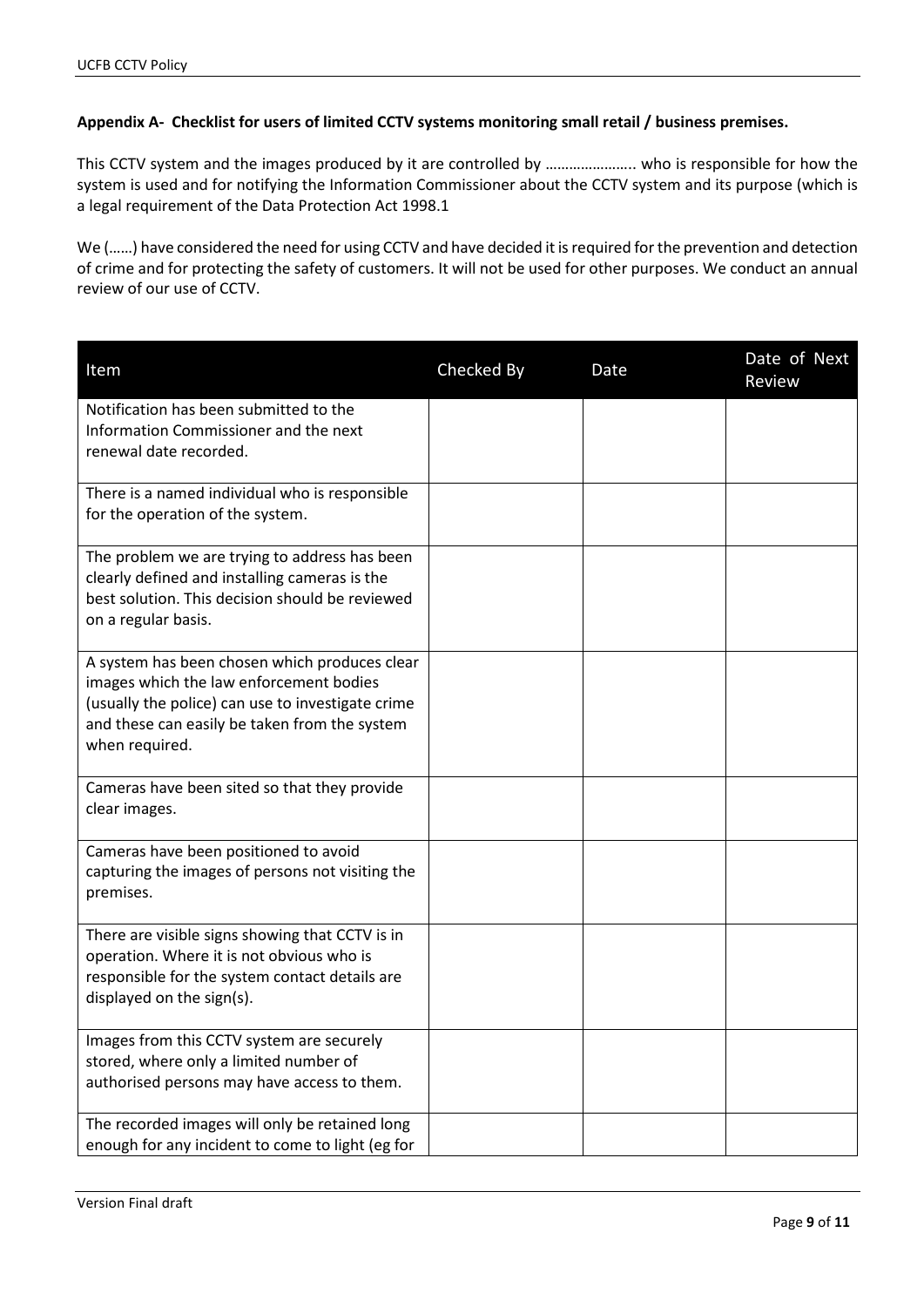| a theft to be noticed) and the incident to be<br>investigated.                                                                                                                                                                      |  |  |
|-------------------------------------------------------------------------------------------------------------------------------------------------------------------------------------------------------------------------------------|--|--|
| Except for law enforcement bodies, images will<br>not be provided to third parties.                                                                                                                                                 |  |  |
| The potential impact on individuals' privacy has<br>been identified and taken into account in the<br>use of the system.                                                                                                             |  |  |
| The organisation knows how to respond to<br>individuals making requests for copies of their<br>own images. If unsure the controller knows to<br>seek advice from the Information Commissioner<br>as soon as such a request is made. |  |  |
| Regular checks are carried out to ensure that<br>the system is working properly and produces<br>high quality images.                                                                                                                |  |  |

Please keep this checklist in a safe place until the date of the next review.